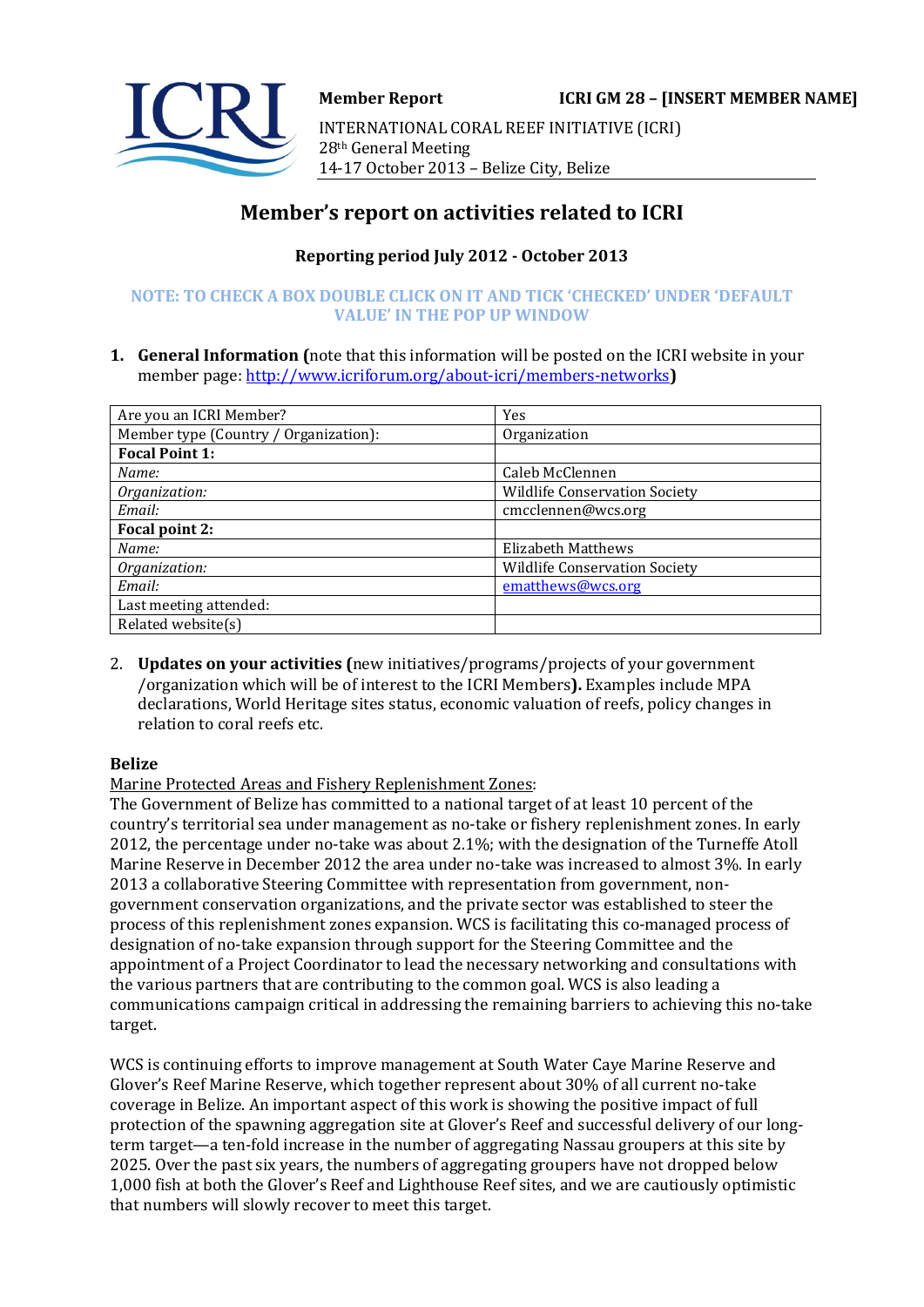### Sustainable Fisheries Initiative – Managed Access Program:

Working in partnership with the Environmental Defense Fund (EDF), WCS is now scaling up the successful Managed Access pilot from Glover's Reef to South Water Caye, while also supporting national implementation throughout the marine reserve system. Managed Access aims to end the open-access fishery in Belize by ensuring that only traditional and responsible fishers who rely on the reserves for their livelihoods have access to these areas. Managed Access aims to reduce overfishing, reduce fishing capacity, improve catch per unit of effort (CPUE), increase economic yield through value-added and improved marketing, and reduce illegal, unreported and unregulated fishing.

### **Kenya**

# Locally Managed Areas:

There is great interest on the Kenyan coast to expand co-management of marine resources, and to establish locally managed marine areas closed to fishing, called *tengefu*. WCS has been working with communities since 2006 to identify and map potential areas. In the last 5 years, we have supported the creation of 16 *tengefu* that are IUCN category IV. Many sites were we work have shown increased fisheries catches, some *tengefu* are showing recovery in coral cover and finfish biomass, and communities from new sites along the Kenya coast have been approaching us for support in setting up community closures.

Although *tengefu* have the potential to generate significant benefits for marine conservation and local people, they are often beset by challenges - communities lack resource management experience, compliance and enforcement are often weak, and poor socioeconomic conditions of local communities foster disempowerment and impede active participation. WCS is working to address these challenges by encouraging and promoting participatory processes, and by using knowledge generated to develop adaptive management systems for *tengefu* that take into account social, ecological and institutional realities.

The annual Fishers' Forum was hosted by WCS in partnership with local fisheries scientists and departments, in which fishers, fisheries managers and other stakeholders meet to discuss status and trends in coastal fisheries, as well as options for fisheries management. This Forum continues to generate interest and wider attendance each year.

#### **Madagascar**

Over the past ten years, WCS has led the creation of four new community-based MPAs (IUCN Protected Area Categories V and VI), under temporary protection and covering 5,366 square kilometers of critical marine habitats on Madagascar's west coast, where 90% of Madagascar's remaining reefs and mangroves are found. Over the past year, WCS Madagascar has advanced the management effectiveness of three of those MPAs (Ankarea and Ankivonjy in the northwest and Soariake in the southwest), integrating biodiversity conservation, poverty reduction, economic growth and community-led management of natural resources. Key to this work is engaging both communities and local government partners in a collaborative management framework.

Antongil Bay seascape: WCS leads implementation of an Integrated Coastal Zone Management approach in Antongil Bay (in northeast Madagascar) where local communities and social conventions are integral. To refine and strengthen these coastal and marine community governance and resource management structures, WCS initiated and/or expanded the following activities during the past year:

• Continued supporting the 16 LMMA (locally managed marine areas) network in the Bay by organizing a series of trainings, and by sharing best practices for resource governance, participatory evaluation of established LMMAs to assess performance, and site exchanges between established LMMAs to facilitate information exchange and build alliances to establish a federation of LMMA sites.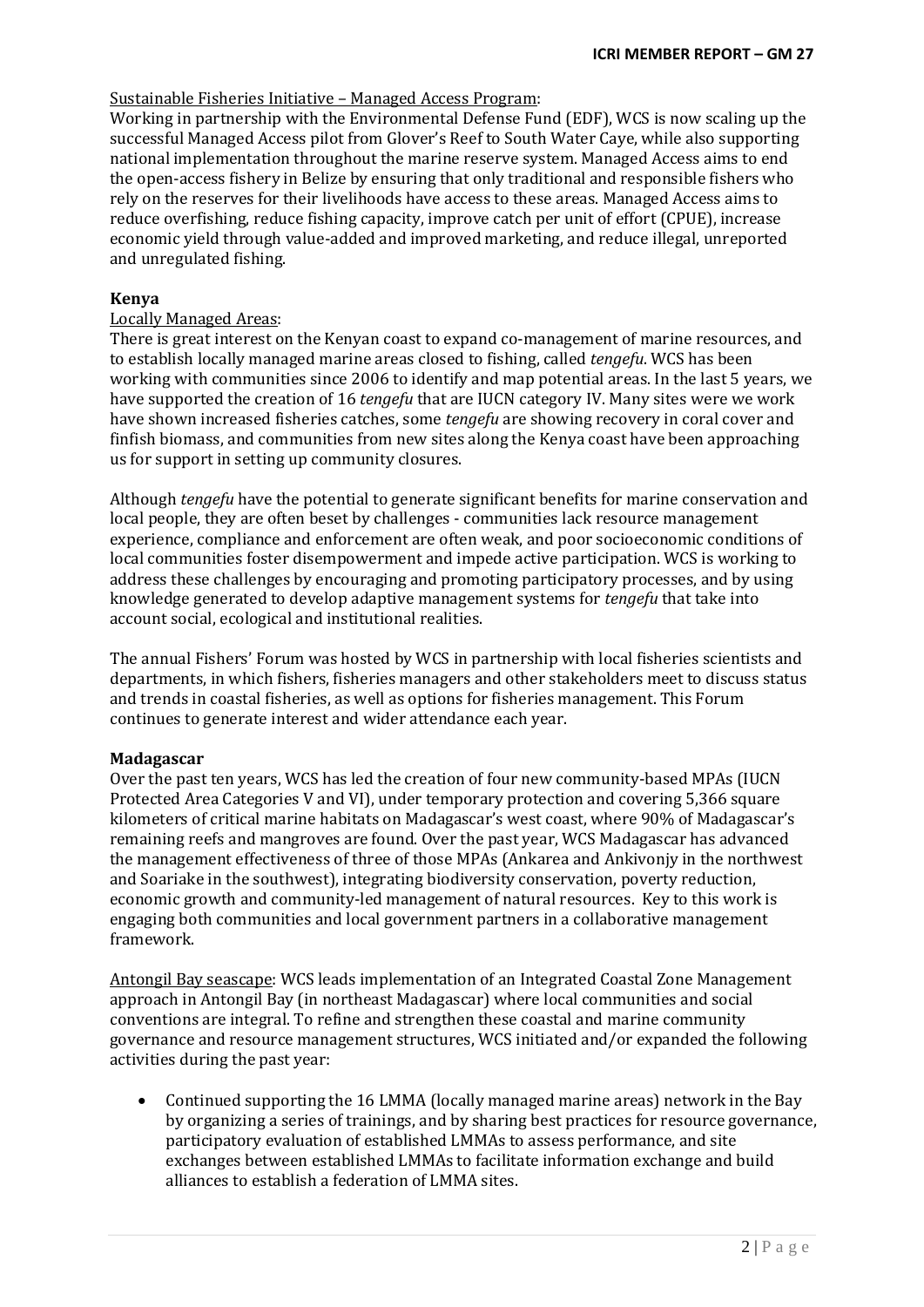- Expanded support for local community-led vigilance committees to improve their enforcement of fishing regulations, including organizing a series of joint law enforcement missions with local fisheries authorities, which led to a series of seizures of illegal fishing materials and the apprehensions of offenders.
- Initiated a training series with community associations to promote diversified and sustainable livelihoods. The trainings focused on the fabrication of improved woven nets to enhance catch effort, and the processing/conservation/drying of fish catch to increase salability.
- Expanded a scientific ecological monitoring program in the LMMA network to foster adaptive management and promote best practices. This included participatory monitoring of fish catches and underwater visual censuses of coral reef health, fish diversity, and fish biomass.

#### **Fiji**

Spreading and strengthening district-level ecosystem-based management (EBM): WCS's geographic reach in Fiji has grown rapidly. From working with only 10 villages and 1 settlement in Kubulau District at the start of 2010, we are currently engaged and reaching out to 85 villages and 22 settlements spread across Bua and Cakaudrove provinces on Vanua Levu to conduct community-based marine management. We are therefore learning to be more efficient and impactful with our outreach, while building local capacity to guide management planning and implementation.

Over the past ten months, WCS has continued our support of districts that have already endorsed their EBM plans (Kubulau, Wainunu: Bua Province; Wailevu: Cakaudrove Province), with our energies primarily directed at capacity building for local resource management committees (RMCs). We are also strengthening management in additional areas in Bua Province to consolidate local rules into EBM plans and formalize new RMCs. Simultaneously, and for the first time, we are engaging with currently unmanaged districts in Bua Province (Vuya, Dama, Lekutu, Navakasiga) to initiate the process of participatory planning and management.

#### **Indonesia**

Marine protected areas management planning: From July to October 2012 we conducted focus group meetings at 19 villages in North Sulawesi. These discussions helped mobilize support from village leaders and their communities that is critical to improving the management of community-based marine protected areas and the nearby marine waters and habitats. The meetings were also used to gauge the current levels of active operational management within each community MPA, to further develop management plans for the community-based MPAs within these 19 villages, and to discuss how best to link the MPAs into a collaborative network recognized by the district government. Across the 19 villages, 119 people were involved in management planning, including 19 heads of villages, 10 heads of village planning agencies, 4 village secretaries, 36 community leaders, and 60 staff of village MPA management units.

Depending on specific village needs, each management plan included a minimum of one and maximum of three types of management planning: (i) MPA management plans for coral reefs, and/or mangrove forest natural resources; (ii) eco-tourism development; and (iii) alternative livelihoods. The development of these plans is a significant achievement for the communities of the North Minahasa District, as it provides the basis for greater recognition and support from district government agencies for the regulations that govern marine natural resources and coastal livelihoods while also providing opportunity for cross village collaboration within a formalized management plan.

In Karimunjawa National Marine Park, we are working with local communities and the National Park Authority to improve fisheries co-management through education, training and participatory research. We have developed standardized operating procedures for communitybased law enforcement with governments and communities, are leading social marketing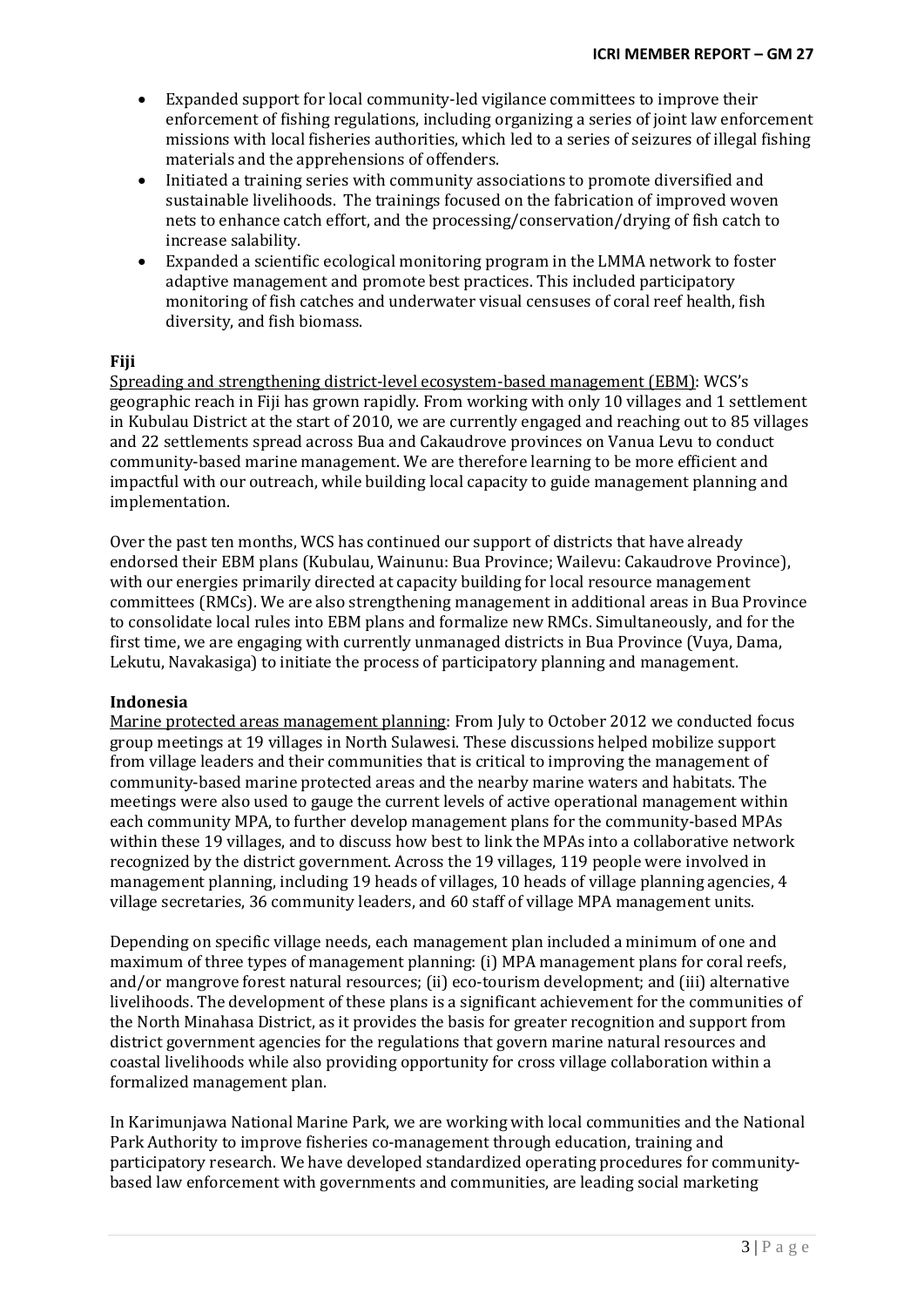campaigns on minimum landing size for sustainable fisheries, and are conducting ecological surveys to aid in protection of fish stocks.

#### **Papua New Guinea**

Local management of small-scale fisheries: Building on work with communities to foster marine conservation in New Ireland Province, WCS PNG has begun a project to improve the management of locally important species across a set of communities in New Ireland. The goal of this work is to develop a model for successful collaborative fisheries management that fully engages the local communities in PNG who are most dependent on the health of these fisheries in the fisheries management process.

Building community capacity for climate change adaptation: As part of the project Mangrove Rehabilitation for Sustainably Managed Healthy Forests (MARSH), WCS PNG is working with communities in two Local Level Governments (LLG) in New Ireland, Lavongai and Tikana, to address negative impacts of climate change. The work, done with local partners, aims to improve coastal zone management by building community capacity for sustainable mangrove forest management. WCS and partners are also working to reduce deforestation and forest degradation by increasing community support and capacity to rehabilitate and manage mangrove forests sustainably. WCS is conducting training for partners and community members on various aspects of mangrove management in ten areas of interests in the two LLGs with the intention of building partnerships for long term livelihood protection.

#### **3. Contribution to the ICRI GM**

*Your responses to the following questions will assist the Secretariat in assessing contributions towards the major themes of the current ICRI action plan and objectives of the general meeting.*

#### **a. Community-based monitoring**

Are you engaged in, or support community-based monitoring in your marine areas? If so, think about what works and what doesn't with it to be prepared for workshop discussions on this topic. The discussions will revolve around:

- The benefit of community-based monitoring for management and reporting
- Way forward and how countries could support each other through a network of persons involved in monitoring and an online database.

#### **b. Co-management**

Do you have co-management arrangements in place for your marine reserves? If so, start thinking about what they are, and what works for you in preparation for workshop and field trip discussions on this topic. There will be some interactive exercises to help guide your thinking and possible way forward.

*Yes we do, please see above in our updates section.* 

#### **4. Is there any other topic you would like to raise during the meeting?**

#### **YES NO**

If yes, please indicate which topic and the reason why you would like to raise it:

#### [Insert text here]

### **5. Please list relevant publications, reports you have been released since the last meeting.**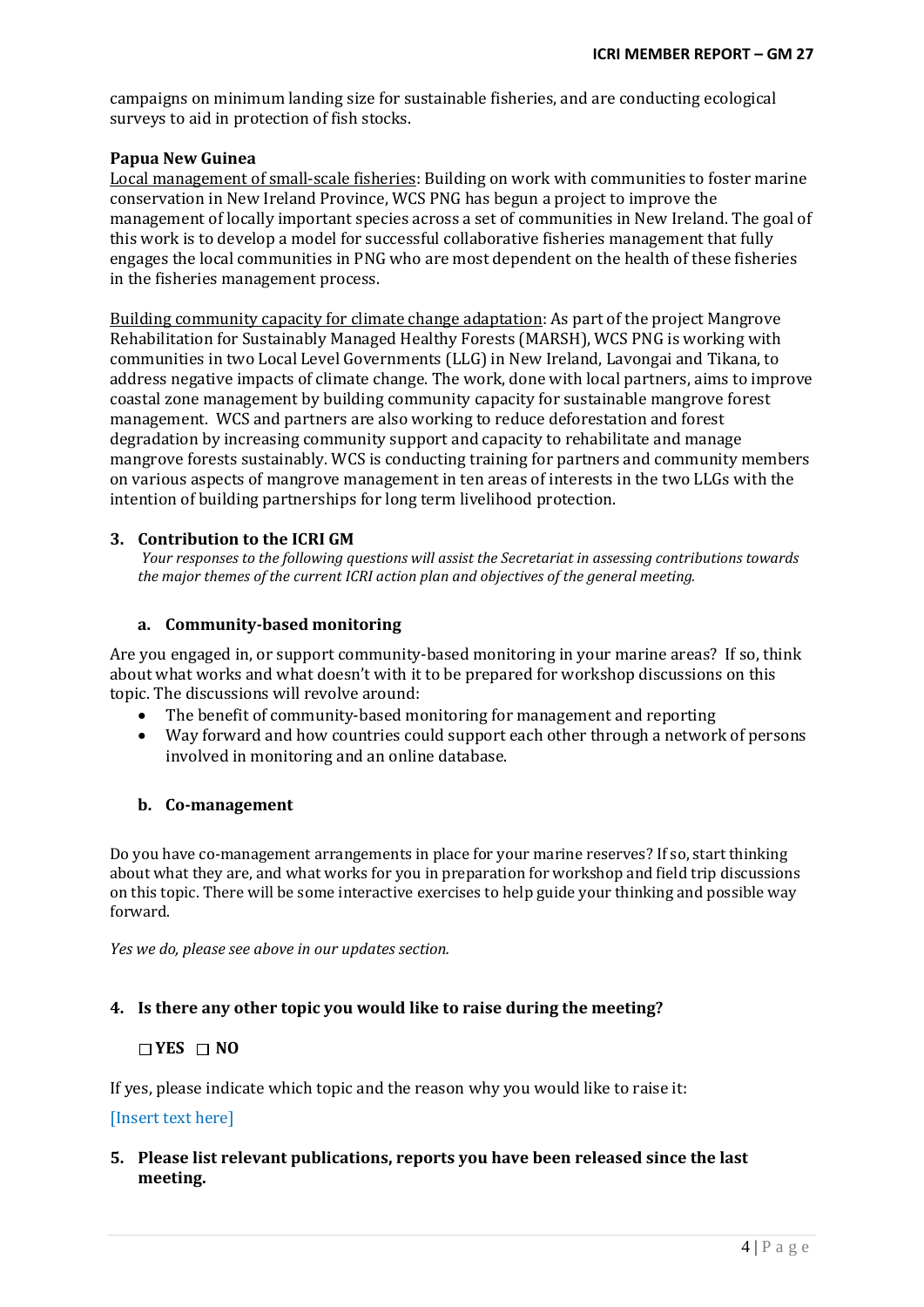| Title (incl. author and date)                                                                                                                                                                                                                                                                                                                                                                                                                                | <b>Type of publication</b><br>(Paper, report etc.) |
|--------------------------------------------------------------------------------------------------------------------------------------------------------------------------------------------------------------------------------------------------------------------------------------------------------------------------------------------------------------------------------------------------------------------------------------------------------------|----------------------------------------------------|
| Askew N, Mailautoka K, Caginitoba A, Jenkins A, Jupiter S (2013) Strengthening<br>conservation and management across the Mt. Navotuvotu - Mt. Kasi Forest<br>Corridor: Biodiversity Summary Report, December 2012. Wildlife Conservation<br>Society, Suva, Fiji, 35 pp                                                                                                                                                                                       | Report                                             |
| Babcock E, Coleman R, Karnauskas M, Gibson J (2013) Length-based indicators<br>of fishery and ecosystem status: Glover's Reef Marine Reserve, Belize. Fisheries<br>Research 147:434-445                                                                                                                                                                                                                                                                      | Paper                                              |
| Baird, A. H., Pratchett, M.S., Hoey, A.S., Herdiana Y. & Campbell, S.J. (2013)<br>Acanthaster planci is a major cause of coral mortality in Indonesia Coral Reefs.,<br>32:803-812                                                                                                                                                                                                                                                                            | Paper                                              |
| Bruggemann, J. H., M. Rodier, M. M. M. Guillaume, S. AndrÈfouÎt, R. Arfi, J. E.<br>Cinner, M. Pichon, F. Ramahatratra, F. Rasoamanendrika, J. Zinke, and T. R.<br>McClanahan. (2012) Wicked social-ecological problems forcing unprecedented<br>change on the latitudinal margins of coral reefs: the case of southwest<br>Madagascar. Ecology and Society. 17:47.                                                                                           | Paper                                              |
| Campbell, S.J., Cinner, J.E., Ardiwijaya, R.L., Pardede, S.T., Kartawijaya, T.,<br>Mukminin, A., Hoey, A.S., Pratchett, M.S., Baird, A.H. (2012). Avoiding conflicts<br>and protecting coral reefs: Customary management of fishing gear protects<br>habitat and fish biomass. Oryx, 46: 486-494.                                                                                                                                                            | Paper                                              |
| Campbell, S.J., Hoey, A.S., Maynard, J.A., Kartawijaya, T. Cinner, J.S. and Baird,<br>A.H. (2012). Weak compliance undermines the success of no-take zones in a<br>large government-controlled Marine Protected Area. PlosOne, 7:e50074.                                                                                                                                                                                                                     | Paper                                              |
| Campbell, S.J., Kartawijaya T., Yulianto, I., Prasetia R., and Clifton, J. (2013) Co-<br>management approaches and incentives improve management effectiveness in<br>the Karimunjawa Nationa Park, Indonesia. Marine Policy.                                                                                                                                                                                                                                 | Paper                                              |
| Campbell, S.J., Mukminin, A., Kartarwijaya, T., Huchery, C., Cinner, J.E. (2013)<br>Changes in a coral reef fishery along a gradient of fishing pressure in<br>an Indonesian marine protected area. Aquatic Conservation of Marine and<br>Freshwater Ecosystems. DOI: 10.1002/aqc.2359                                                                                                                                                                       | Paper                                              |
| Cinner, J. C., T. R. McClanahan, S. Stead, N. A. J. Graham, T. Daw, J. Maina, A.<br>Wamukota, O. Bodin, and K. Brown. (2012). Vulnerability of coastal<br>communities to key impacts of climate change on coral reef fisheries. Global<br>Environmental Change 22:12-20.                                                                                                                                                                                     | Paper                                              |
| Cinner, J.E., Basurto, X., Fidelman, P., Kuange, J., Lahari, R. Mukminin, A. (2012).<br>Institutional designs of customary fisheries management arrangements in<br>Indonesia, Papua New Guinea, and Mexico. Marine Policy 36: 278-285.                                                                                                                                                                                                                       | Paper                                              |
| Cinner, J.E., McClanahan, T.R., MacNeil, A., Graham, N.A.J., Daw, T.M., Mukminin,<br>A., Feary, D.A., Rabearisoa, A.L., Wamukota, A., Jiddawi, N., Campbell, S.J., Baird,<br>A.H., Januchowski-Hartley, F.A., Hamed, S., Lahari, R., Morove, T. and Kuange, J.<br>(2012). Co-management can sustain fisheries and benefit livelihoods.<br>Proceedings of the National Academy of Science USA. 109: 5219-5222.                                                | Paper                                              |
| Clark TR, Zhao J-X, Feng Y-X, Done T, Jupiter SD, Lough JM, Pandolfi JM (2012)<br>Spatial variability of initial 230Th/232Th in modern Porites from the inshore<br>region of the Great Barrier Reef. Geochimica et Cosmochimica Acta 78:99-118                                                                                                                                                                                                               | Paper                                              |
| Comeros-Raynal, M.T., Choat, J.H., Polidoro, B.A., Clements, K.D., Abesamis, R.,<br>Craig, M.T., Lazuardi, M.E., McIlwain, J., Muljadi, A., Myers, R.F., Nan~ola C.L.Jr.,<br>Pardede, S. Rocha, L.A., Russell B., Sanciangco, J.C., Stockwell, B., Harwell, H. and<br>Carpenter, K.E. (2012). The likelihood of extinction of iconic and dominant<br>herbivores and detritivores of coral reefs: The parrotfishes and surgeonfishes.<br>PLoSOne 7(7): e39825 | Paper                                              |
| Darling, E., L. Alvarez-Filip, T. Oliver, T. McClanahan, and I. Cote. (2012)<br>Evaluating life-history strategies of reef corals from species traits. Ecology<br>Letters 15: 1378-1386                                                                                                                                                                                                                                                                      | Paper                                              |
| Dustan, P., Doherty, O. and Pardede, S. (2013). Digital reef rugosity estimates<br>coral reef habitat complexity PLoSOne 8(2): e57386.                                                                                                                                                                                                                                                                                                                       | Paper                                              |
| Fadli, N., Campbell, S.J., Ferguson, K., Keyse, J., Rudi, E. and Baird, A.H. (2012).<br>Quantifying change in the community structure of an artificial reef. Oryx 46:<br>$501 - 507$ .                                                                                                                                                                                                                                                                       | Paper                                              |
| Goetze JS, Fullwood LAF (2013) Fiji's largest marine reserve benefits reef                                                                                                                                                                                                                                                                                                                                                                                   | Paper                                              |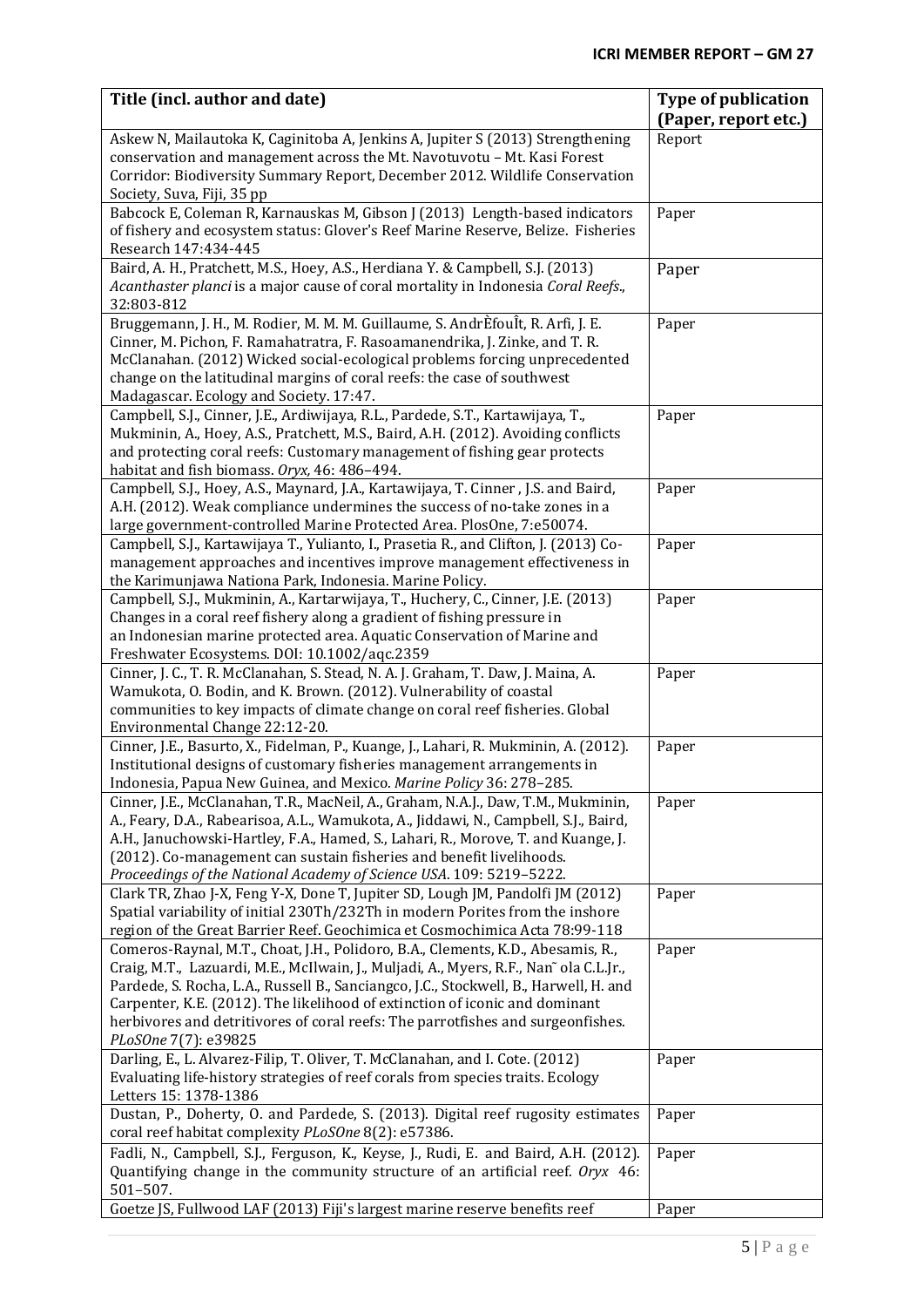| sharks. Coral Reefs 32:121-12                                                                                                                                                                                                                                                                                                                                                                                                                                                                  |        |
|------------------------------------------------------------------------------------------------------------------------------------------------------------------------------------------------------------------------------------------------------------------------------------------------------------------------------------------------------------------------------------------------------------------------------------------------------------------------------------------------|--------|
| Govan H, Jupiter S, Comley J (2012) Recognition and Support of ICCAs in Fiji. In:<br>Kothari, A. with Corrigan, C., Jonas, H., Neumann, A., and Shrumm, H. (eds).<br>Recognising and Supporting Territories and Areas Conserved By Indigenous<br>Peoples And Local Communities: Global Overview and National Case Studies.<br>Secretariat of the Convention on Biological Diversity, ICCA Consortium,<br>Kalpavriksh, and Natural Justice, Montreal, Canada. Technical Series no. 64, 32<br>pp | Report |
| Guest, J.R., Baird, A.H., Maynard, J.A., Muttaqin, E., Edwards, A.J., Campbell, S.J.,<br>Yewdall, Y., Amri, A. and Chou, L.M. (2012). Changing patterns of coral bleaching<br>susceptibility suggest an adaptive response to thermal stress. PlosOne 7(3):<br>e33353                                                                                                                                                                                                                           | Paper  |
| Jupiter S, Acton G, Caginitoba A, Koto K, Askew N, Wainiqolo G (2013)<br>Strengthening conservation and management across the Mt. Navotuvotu-Mt.<br>Kasi forest corridor: Final stakeholders report. Wildlife Conservation Society,<br>Suva, Fiji, 18 pp                                                                                                                                                                                                                                       | Report |
| Jupiter S, Saladrau W, Vave R (2013) Assessment of sea cucumber fisheries<br>through targeted surveys of Lau Province, Fiji. Wildlife Conservation<br>Society/University of the South Pacific/Fiji Department of Fisheries/Khaled bin<br>Sultan Living Oceans Foundation, Suva, Fiji, 22 pp                                                                                                                                                                                                    | Report |
| Jupiter SD, Weeks R, Jenkins AP, Egli DP, Cakacaka A (2012) Effects of a single<br>intensive harvest event on fish populations inside a customary marine closure.<br>Coral Reefs 31:321-334                                                                                                                                                                                                                                                                                                    | Paper  |
| Klein CJ, Jupiter SD, Selig ER, Watts M, Halpern B, Kamal M, Roelfsema C,<br>Possingham HP (2012) Forest conservation delivers highly variable coral reef<br>conservation outcomes. Ecological Applications 22:1246-1256                                                                                                                                                                                                                                                                       | Paper  |
| Knudby A, Jupiter S, Roelfsema C, Lyons M, Phinn S (2013) Mapping coral reef<br>resilience indicators for management in Fiji. Remote Sensing 5:1311-1334                                                                                                                                                                                                                                                                                                                                       | Paper  |
| Makino A, Beger M, Klein CJ, Jupiter SD, Possingham HP (2013) Integrated<br>planning for land-sea ecosystem connectivity to protect coral reefs. Biological<br>Conservation 165:35-42                                                                                                                                                                                                                                                                                                          | Paper  |
| Maynard, J., Wilson, J., Campbell, S.J., Mangubhai, S., Setiasih, N., Sartin, J.,<br>Ardiwijaya, R., Obura, D., Marshall, P., Salm, R., Heron, S., and Goldberg, J. (2012).<br>Assessing coral resilience and bleaching impacts in the Indonesian archipelago.<br>Technical Report to The Nature Conservancy with contributions from Wildlife<br>Conservation Society and Reef Check Foundation Indonesia. 62 pp.                                                                              | Report |
| McClanahan TR, Donner SD, Maynard JE, MacNeil MA, Graham NAJ, Maina JM,<br>Baker AC, Alemu J, Beger M, Campbell SJ, Darling ES, Eakin CM, Heron SF, Jupiter<br>SD, Lundquist CJ, McLeod E, Mumby PJ, Paddack MJ, Selig ER, van Woesik R<br>(2012) Evidence-based resilience assessments to support coral reef<br>management in a changing climate. PLoS ONE 7:e42884.<br>doi:42810.41371/journal.pone.0042884                                                                                  | Paper  |
| McClanahan, T. R., and A. Humphries. (2012). Comparing life history and trophic<br>succession models in predicting the recovery of fishes in coral reef fisheries<br>closures. Marine Ecology Progress Series 469: 121-131.                                                                                                                                                                                                                                                                    | Paper  |
| Mills M, Adams VM, Pressey RL, Ban NC, Jupiter SD (2012) Where do national<br>and local conservation actions meet? Simulating the expansion of ad hoc and<br>systematic approaches to conservation into the future in Fiji. Conservation<br>Letters 5:387-398                                                                                                                                                                                                                                  | Paper  |
| Roelfsema C, Phinn S, Jupiter S, Comley J, Albert S (2013) Mapping coral reefs at<br>reef to reef-system scales, 10s-1000s km2, using object-based image analysis.<br>International Journal of Remote Sensing,<br>doi:10.1080/01431161.01432013.01800660                                                                                                                                                                                                                                       | Paper  |
| Rudi, E., Campbell, S.J., Hoey, A.S., Fadli, N., Linkie, M. and Baird, A.H. (2012). The<br>Coral Triangle Initiative: What are we missing? A case study from Aceh. Oryx 46:<br>482-485.                                                                                                                                                                                                                                                                                                        | Paper  |
| Torres-Pulliza, D., Wilson, J.R., Darmawan, A., Campbell, S.J. & Andréfouët, S.<br>(2013). Ecoregional scale seagrass mapping: A tool to support resilient MPA<br>network design in the Coral Triangle Ocean & Coastal Management 80:55-64.                                                                                                                                                                                                                                                    | Paper  |
| Tulloch VJ, Possingham HP, Jupiter SD, Roelfsema C, Tulloch AI, Klein CJ (2013)<br>Incorporating uncertainty associated with habitat data in marine reserve                                                                                                                                                                                                                                                                                                                                    | Paper  |